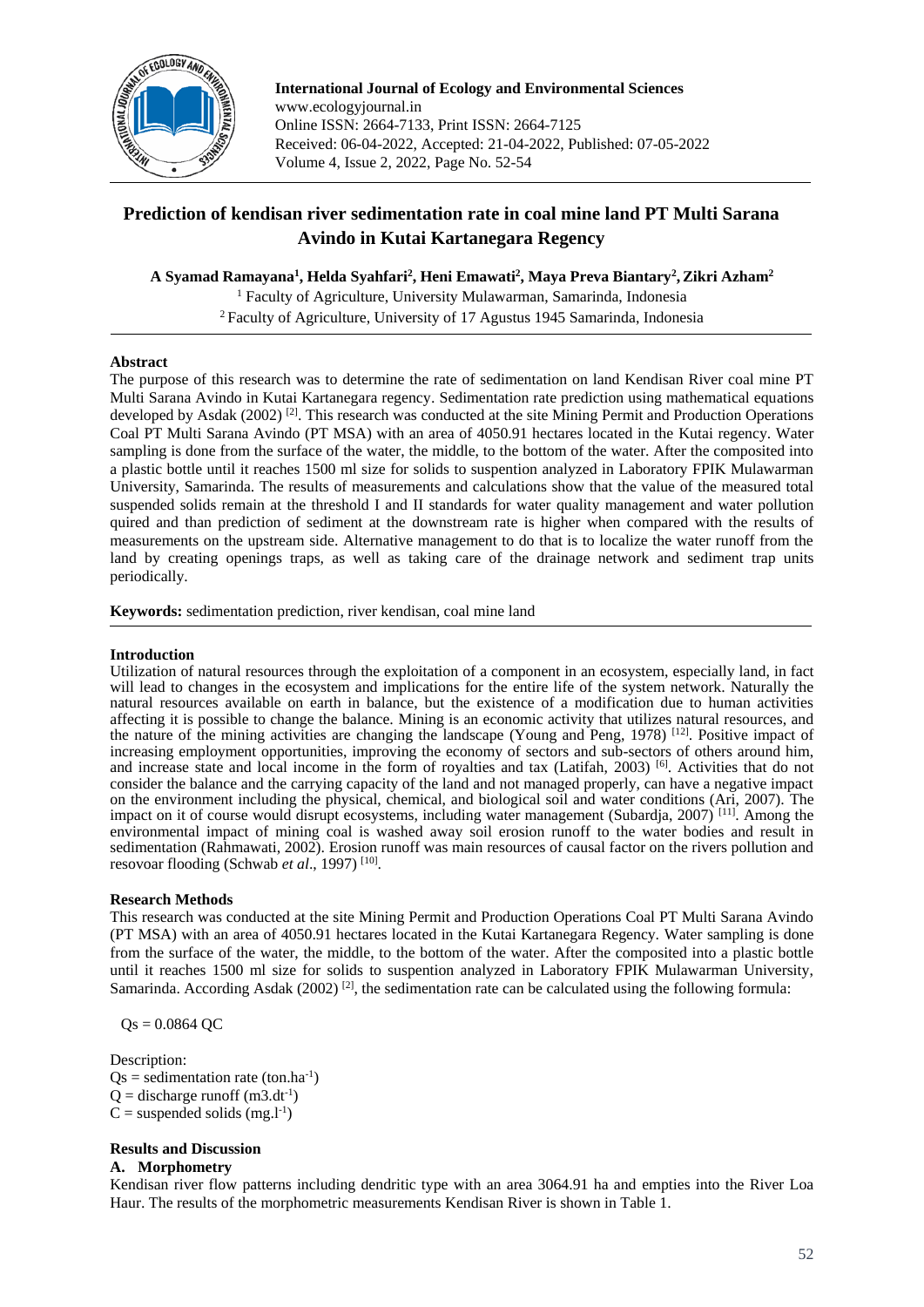**Table 1:** Morphometry River Area Kendisan in IUP-OP Coal PT Multi Sarana Avindo

| <b>Kendisan River</b> | Width $(m)$ | In $(m)$ |      | Flow Speed $(m.dt^{-1})$ Debit moment $(m^3.dt^{-1})$ |
|-----------------------|-------------|----------|------|-------------------------------------------------------|
| Downstream            | 10.0        | 0.73     | 0.22 | .60                                                   |
| Upstream I            | 5.U         | 0.92     | 0.06 | 0.28                                                  |
| Upstream II           |             | ).12     | 0.09 | 0.02                                                  |
|                       |             |          |      |                                                       |

**Source:** Analysis Results, 2019

# **B. Sedimentation**

Based on the results of the analysis of water samples taken from the three-point observations in the downstream, upstream I and II River upstream Kendisan, it can be seen the amount of sediment in the water content of the material (C). Then by knowing instantaneous discharge (Qs) of each observation point, it can be predicted that the magnitude of the sediment load carried by the flow of the river. Results Kendisan river sediment load calculations can be seen in Table 2.

**Table 2:** Kendisan River Sediment Load Prediction on Location IUP-OP Coal PT Multi Sarana Avindo

| No. | The observation point            | $Q(m^3, detik^{-1})$ | C (mg.l <sup>-1</sup> ) | $\mathbf{Q}$ s (ton.hari <sup>-1</sup> ) |
|-----|----------------------------------|----------------------|-------------------------|------------------------------------------|
|     | Downstream River Kendisan        | 60                   | 50.00                   | ና 91                                     |
|     | Upper River Kendisan Kendisan I  | 0.28                 | '7.50                   | 0.42                                     |
|     | Upper River Kendisan Kendisan II |                      | 32.50                   | 0.06                                     |

**Source:** Analysis Results, 2019

### **Description**

 $Qs$  = suspended sediments from streams (ton.day<sup>-1</sup>)

 $Q =$  flow rate of the river  $(m^3 \text{.second}^{-1})$ 

 $C =$  Average ingredients sediment in river water (mg.l<sup>-1</sup>)

Total suspended solids are sized from 1 lm solids that cause turbidity water because solids is a water movement that causes to mixed fine mud and erosion of soil by the movement (Saeni, 1989) [9]. Water containing clay in the form of a suspension can last for many months, except when the balance is disturbed by other substances, which causes clotting, followed by deposition (Fardiaz, 1999). The results of measurements of total suspended solids from 17.50 to 32.50 mg.l<sup>-1</sup> at the upstream and 50.00 mg.l<sup>-1</sup> at the downstream. In general, the value is still at the limits of environmental quality standards I and II East Kalimantan Provincial Regulation No.02 of 2011 on the management of water quality and water pollution control is required not to exceed  $50.00$  mg.l<sup>-1</sup>. Activity focused the activities at the downstream sediment causing ingredients in water higher and its width at the downstream part of the river will increase the discharge runoff resulting in increased sedimentation loads. The consequences of land stripping is the presence of open land in a fairly wide stretch downstream of giving opportunity to the possibility of soil erosion which swept away and into the water bodies. Sedimentation is a derivative impact erosion that enter water bodies affected by river flow and sediment content of the material in the river water. Total suspended solids is an aggregate of carbonate, bicarbonate, chloride, sulfate, phosphate, nitrate and other salts (Ward, 2001). Suspended solids will reduce the penetration of sunlight into the water and thus affects the regeneration of oxygen from photosynthesis in the water. According to Connell and Miller (1995) <sup>[3]</sup>, the concentration of dissolved oxygen in the water is determined by the rate of photosynthesis. The process of photosynthesis causes an increase in dissolved oxygen during the day and reached a maximum in the afternoon, then the concentration of dissolved oxygen decreases towards the night into the morning by the activity of the organism respiration and decomposition of organic matter. Metcalf and Eddy (1991) [7] added, dissolved oxygen is an important water quality parameters for marine life because it is closely associated with the process of respiration in the water.

# **Conclusions and Recommendations**

# **A. Conclusions**

- 1. Suspended solids are on the threshold standards for water quality management and water pollution control are required.
- 2. Prediction rate of sediment in the lower reaches higher than upstream.

# **B. Recommendations**

Alternative management to do them perform erosion control measures on land openings, localized water runoff from the land by creating openings trap sediment (sediment trap), as well as taking care of the drainage network and trap sediment units periodically.

# **References**

- 1. Arif I. Mines Planning For Effort Completion Total World Mining Environmental Issues, Sam Ratulangi University, Manado, 2007.
- 2. Asdak C. Hydrology and Watershed Management. Gajah Mada University Press, Yogyakarta, 2002.s